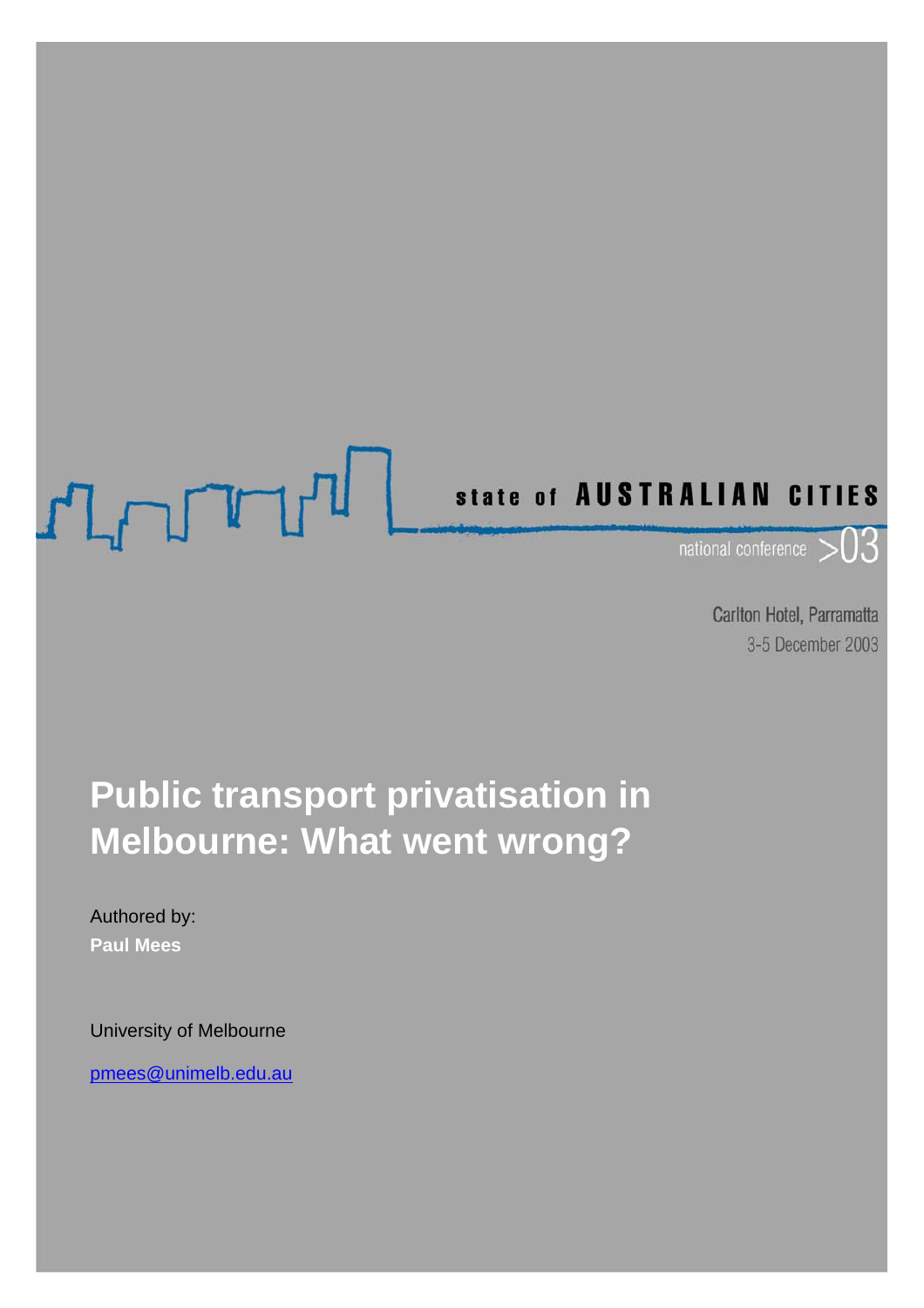# **INTRODUCTION**

Privatisation of public transport has been controversial among the general public, but less so among transport academics. A critical issue is the ability of urban public transport to contribute to improved environmental and equity outcomes, and the role of competition and regulation policy in enhancing that contribution. The dominant view among commentators with an economic bent supports the twin propositions that public transport's likely contribution is relatively modest, and that increased competition and private sector involvement is the key to improved performance. This view was expressed most prominently by the Productivity/Industry Commission in its report on Urban Transport (IC 1994); a more recent example is provided by the Bureau of Transport & Regional Economics report *Greenhouse Policy Options for Transport* (BTRE 2002, pp. 16-26). The contrary view can be found in my book *A Very Public Solution* (Mees 2000).

Unfortunately, much of the 'debate' about the role of public transport, and the merits of competition, tends to be conducted without the benefit of analysis, either of competing arguments, or of evidence. The BTCE report provides a striking illustration. It cites a series of arguments against public transport, mainly sourced from anti-transit ideologues, most notably the US consultant Wendell Cox (Cox is cited eight times on pages 17-18 alone), but does not even report the views of commentators with a different perspective, let alone analyse them.<sup>1</sup>

The critical test of the validity of claims about competition and privatisation in urban public transport is whether they are supported by the results of real-world experience. This is the reason why public transport policy in Melbourne is of such interest. Melbourne has taken the 'market' further in public transport than any other in Australia, and most overseas counterparts. While Adelaide and Perth have introduced competitive tendering for bus services, this has followed the 'subcontracting' model, in which overall planning remains the responsibility of the government. By contrast, in August 1999 Melbourne's rail and tram services were fully privatised, with planning and marketing the responsibility of the private

*State of Australian Cities National Conference 2003 Page 1* THE 1 am cited on page 25, but in a way that implies that I am a supporter of deregulation: the conclusion of *A Very Public Solution* was precisely the reverse.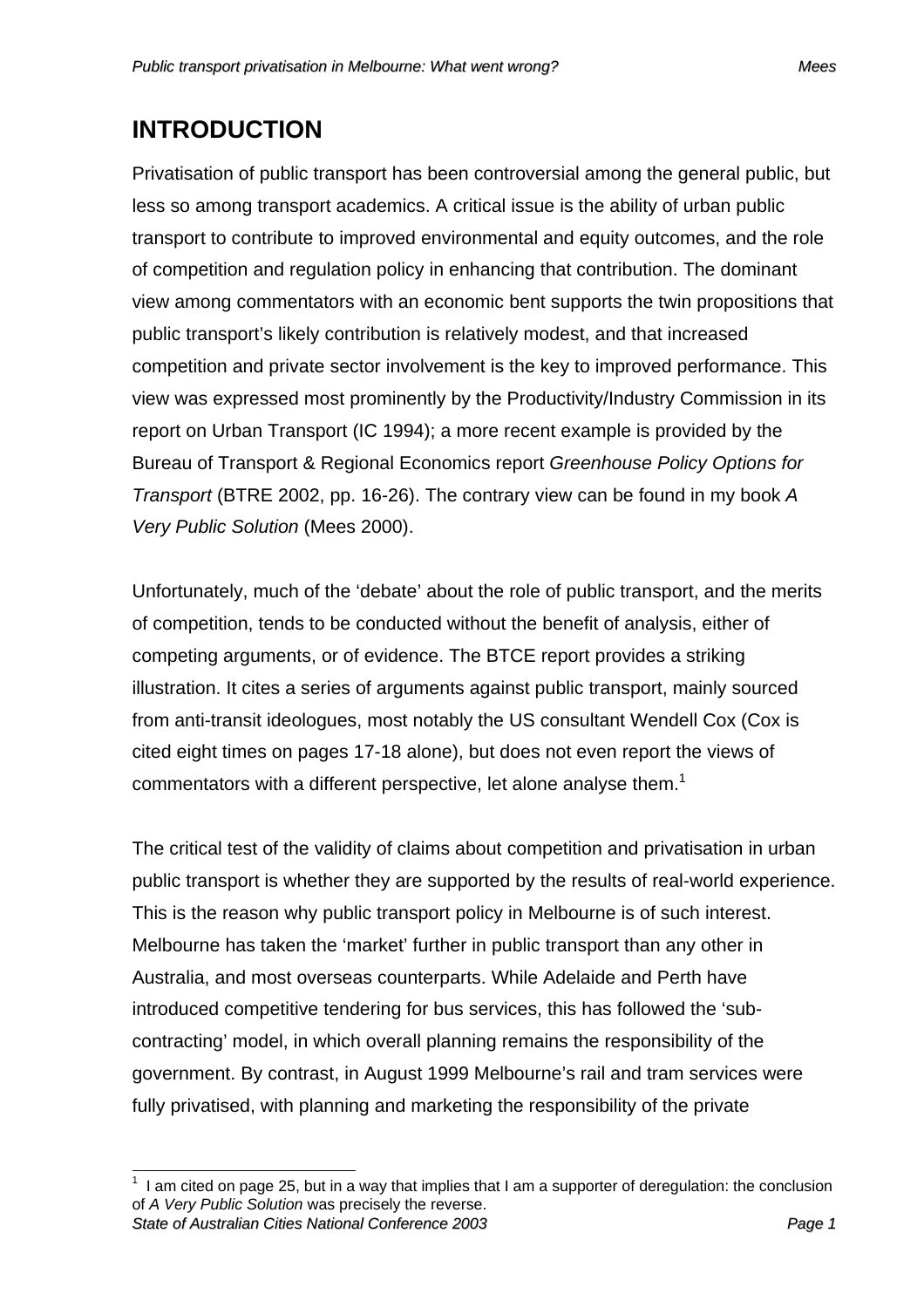operators, and the government's role reduced to regulation and payment of subsidies.

The Melbourne privatisation promised the best of all possible worlds: improved services, increased patronage and reduced government subsidies. As a result, the city has been hailed as a model by advocates of privatisation: delegations from other Australian and overseas cities have visited regularly seeking to learn from Melbourne's experience.

The visiting delegations have dropped off somewhat since February 2002, when the Victorian government announced that it would pay the three private rail and tram firms \$105 million as part of a 'bailout', following a threat by the operators to pull out of providing public transport in the State. Further contract revisions leading to additional subsidy increases were foreshadowed. In December, the UK firm National Express announced that it was withdrawing financial support for its subsidiaries which operated three of the Victorian franchises. The Victorian government appointed receivers to manage the businesses, which between them accounted from around 60 per cent of the rail and tram system. In its 2003/04 budget, the government announced that it was making an allowance of approximately \$1 billion to cover cost increases not foreseen at the time of privatisation.

What has gone wrong with the privatisation of public transport in Melbourne? Do the difficulties reveal failure, or are they simply 'teething problems' in a process that will eventually produce a sound outcome? To date, most media commentary has been from pro-privatisation sources, who have argued the latter case. "Contractual problems are inevitable in something this complex", wrote David Greig (one of the key consultants who worked on the Victorian privatisation) in *The Australian* on 28th February 2002. "But if the recent difficulties are considered in the context of what happened before, it seems that some critics have not seriously thought about what the alternative (of continuing government ownership and operation) would really have meant." The paper's economics editor, another well-known privatisation advocate, chimed in to similar effect. Alan Moran of the Institute of Public Affairs, has expanded on Greig's point, arguing that despite the setbacks, privatisation has still produced "three years solid performance" characterised by large savings in operating subsidies, and improvements in punctuality and reliability (Moran, 2002).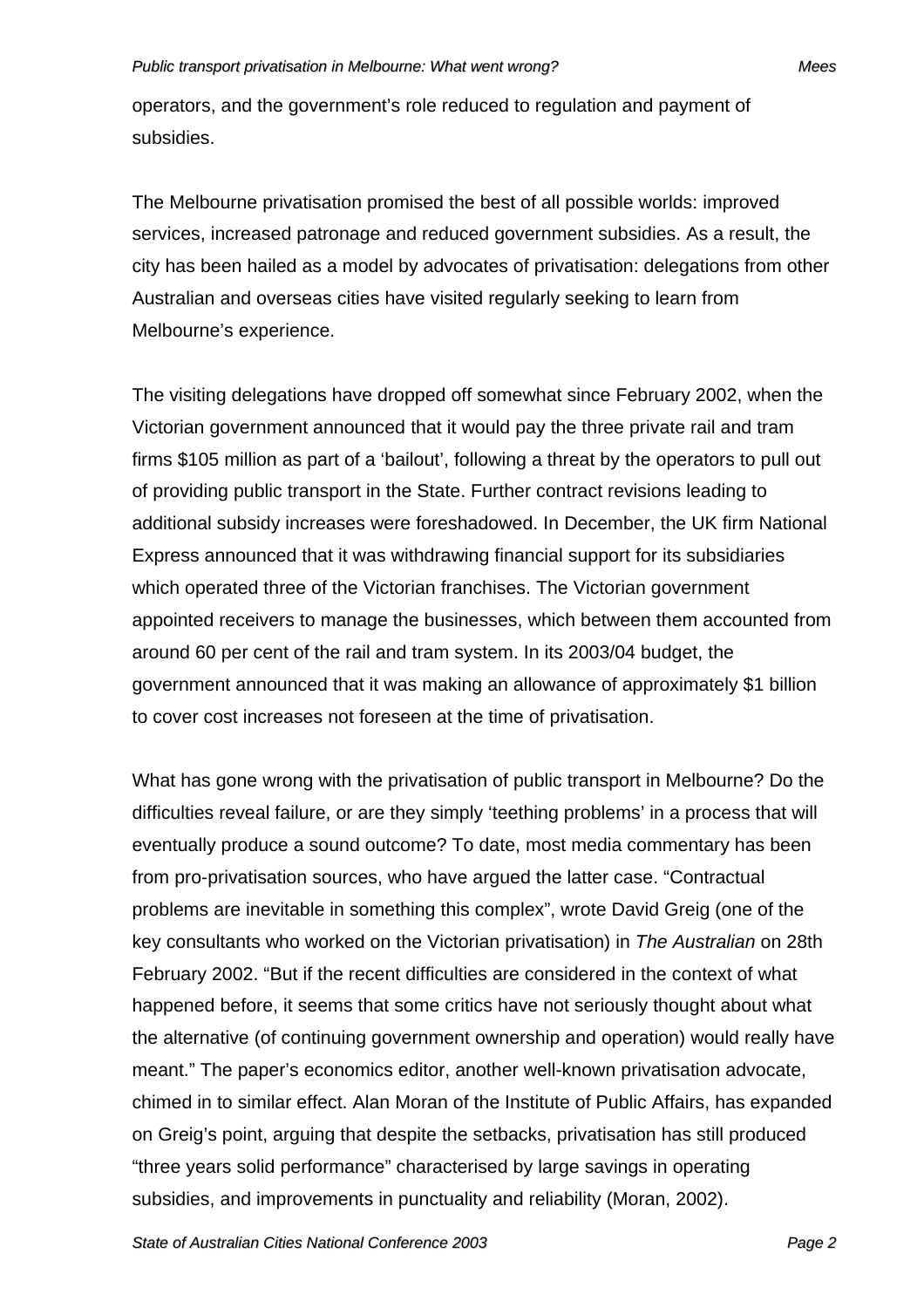The purpose of this paper is to attempt an evaluation of the results to date of the Melbourne privatisation process, with a view to establishing whether it represents an improvement over continued government operation. Although the process is only four years into contracts with a life of 12-15 years, it is anticipated that it should be possible to draw broad conclusions about the direction of change and the likelihood of reaching the outcomes predicted by the former Victorian government at the time of privatisation.

### **BACKGROUND TO PRIVATISATION IN MELBOURNE**

Rail and tram services in Victoria were operated by government agencies for many decades, while most bus services were provided by private firms (with government subsidy). Over the 1980s, the government agencies were amalgamated to form the Public Transport Corporation (PTC), which in Melbourne traded as 'The Met'. In 1993, the newly-elected Kennett government commenced the Public Transport Reform Program, designed to improve the efficiency of the PTC. Over the next five years, the PTC's workforce and cash operating subsidy were more than halved, as a result of rationalisation of workshops and crewing, along with extensive outsourcing (Auditor-General 1998).

The Reform Program also saw the privatisation of Melbourne's publicly-operated bus services. The Victorian government and numerous other commentators claimed that, in addition to cost savings, bus privatisation had led to improved services which in turn produced increased patronage. In an earlier paper, I concluded that the claims were false, with patronage, in particular, having declined (Mees 1999). Interestingly, when I presented these conclusions at the 1999 Australasian Transport research Forum, a consultant in the audience stated that her firm had also prepared a report for the Victorian government which concluded that bus patronage declined postprivatisation, but had been instructed to delete the relevant section from the final report!

Rail and tram services remained in government hands, and the Kennett government went to the 1996 election promising to corporatise, but not privatise, them. However, in March 1997, PTC employees took industrial action that led to cessation of services to the Australian Formula One Grand Prix, and the Victorian Government announced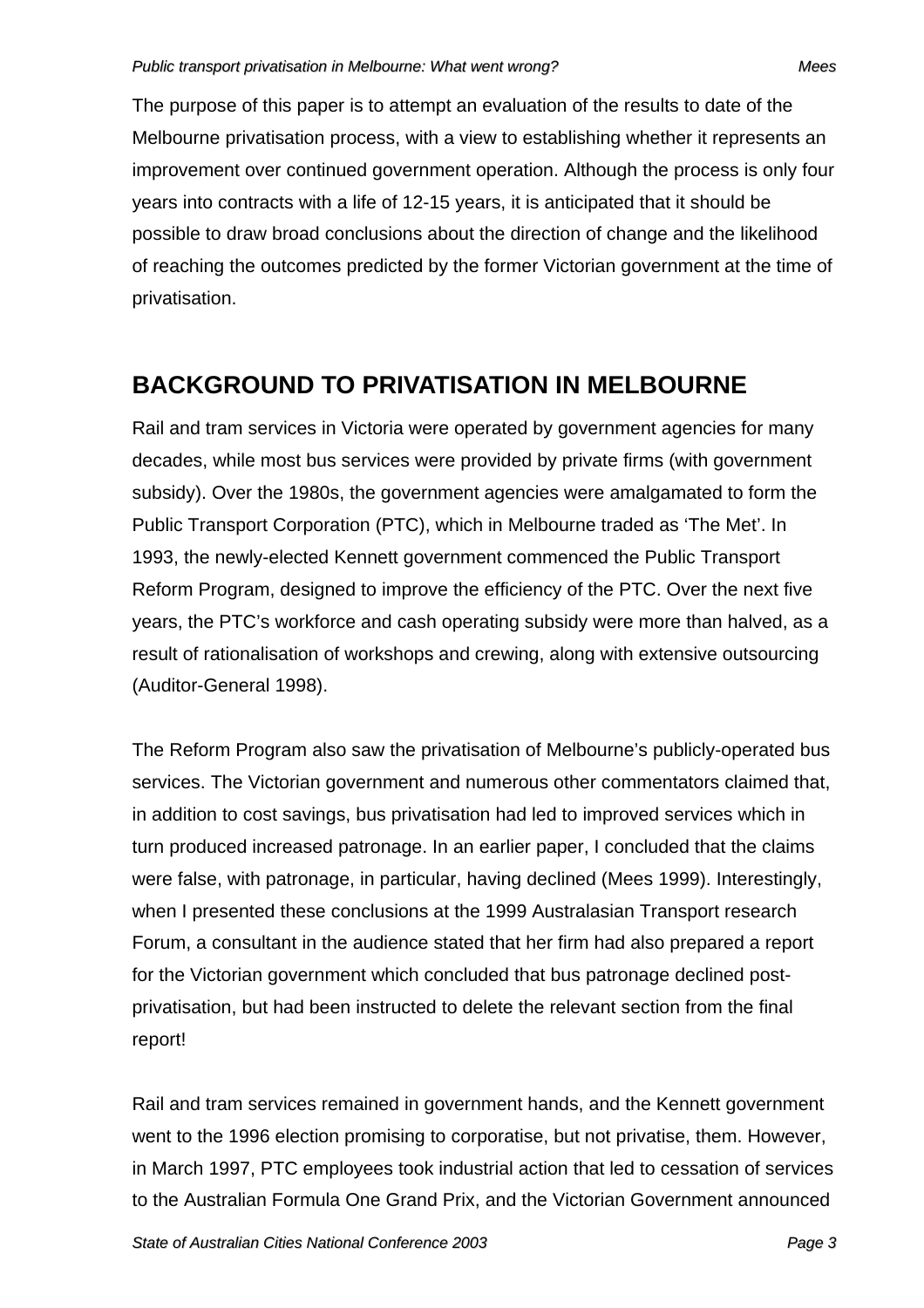that, in response, the PTC would be privatised. The necessary legislation was enacted late in 1997, and on 1 July 1998, the PTC was split into five separate corporations: one for country services, two for Melbourne trains and two for trams (each covering roughly half the network). Expressions of interest were invited in October 1998, five successful bidders were selected in June 1999 and the five operating franchises took effect on August 29, 1999.

Three franchises (V/Line country services, Bayside Trains and Swanston Trams) were awarded to the UK transport operator National Express. The Yarra Trams franchise went to a consortium led by French bus and tram operator Transdev, while another French firm, Vivendi/Connex, won the Hillside Trains franchise. An Office of the Director of Public Transport was established in conjunction with the franchises. The Director was the party that entered the contracts with the operators on behalf of the State, and was also responsible for overseeing compliance by the operators with the franchise conditions.

Initially, little information was made available to the public about the precise terms of the franchises, which were said to be 'commercial-in-confidence.' But following the election of the Bracks government in late 1999, an Audit Review of Government Contracts was established to consider the Kennett-era privatisations, including that of public transport. The Review recommended that most parts of the franchise agreements be made available to the public, and in addition its report (Audit Review 2000) contains much useful information about the details of the process.

The Audit Review report listed the objectives the Victorian government had offered for the franchising of train and tram services<sup>2</sup> as follows:

- to secure a progressive improvement in the quality of services...
- to secure a substantial and sustained increase in the number of passengers...
- to minimise the long-term costs of public transport to the taxpayer;
- to transfer risk to the private sector; and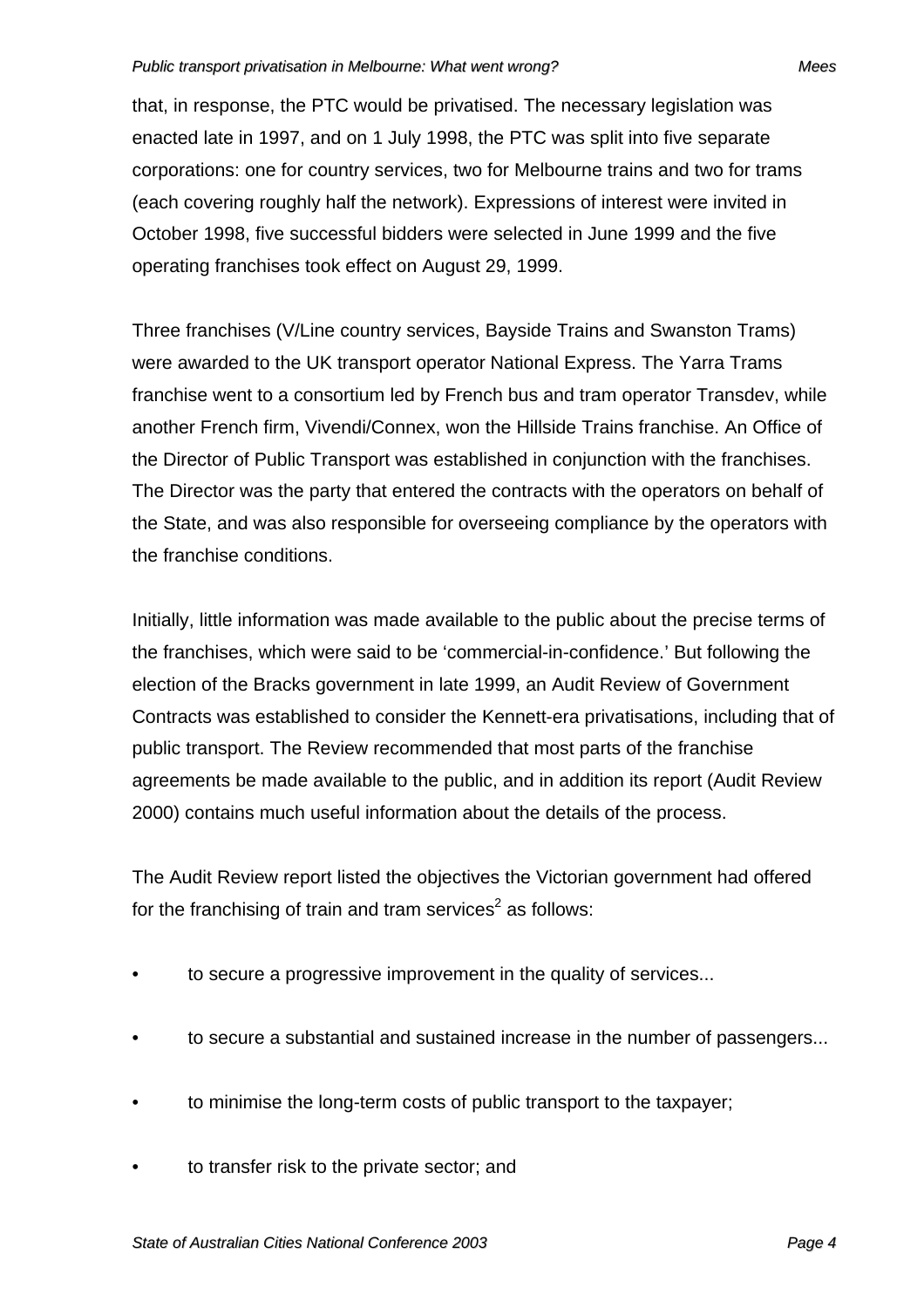• to ensure that the highest standards of safety were maintained... (Audit Review, 2000, p. 146).

The Review's conclusion was that the contracts set in place were likely to achieve the desired objectives. Costs to taxpayers would decline over the life of the contracts, producing a saving compared with public operation estimated at \$1.8 billion over the life of the franchises. These savings would be achieved mainly as a result of spectacular increases in patronage, ranging from 40 per cent for Swanston Trams, to 84 per cent for Bayside Trains. The patronage increases would be reinforced by an innovative subsidy regime, which provided for phasing out of 'fixed subsidies' over the life of the contracts in favour of 'incentive-based' payments, granted in return for patronage increases. And all this would be accompanied by a substantial programme of investment in new and upgraded rolling stock and infrastructure.

A single note of caution was sounded:

[I]t needs to be kept in mind that financial savings, new investment and patronage growth on which train and tram franchise contracts are based are yet to be delivered (Audit Review 2000, p. 150).

The remaining section of this paper considers whether the outcomes are likely to be achieved, and the reasons why. It concludes that early experience already indicates that the patronage growth targets will not be achieved or even approached, and that as a result, the promised financial savings are also in jeopardy.

# **INCREASED PATRONAGE**

Public transport patronage in Melbourne declined continuously from the end of World War II to the early 1980s. Following the introduction of multi-modal ticketing in 1981, the trend was halted and reversed. Industrial problems associated with a 1989-90 industrial dispute over the removal of tram conductors, followed by substantial fares rises and then, in the early years of the Kennett government, service cuts and further fare rises, saw patronage dip. By 1994, patronage had begun to recover, and for the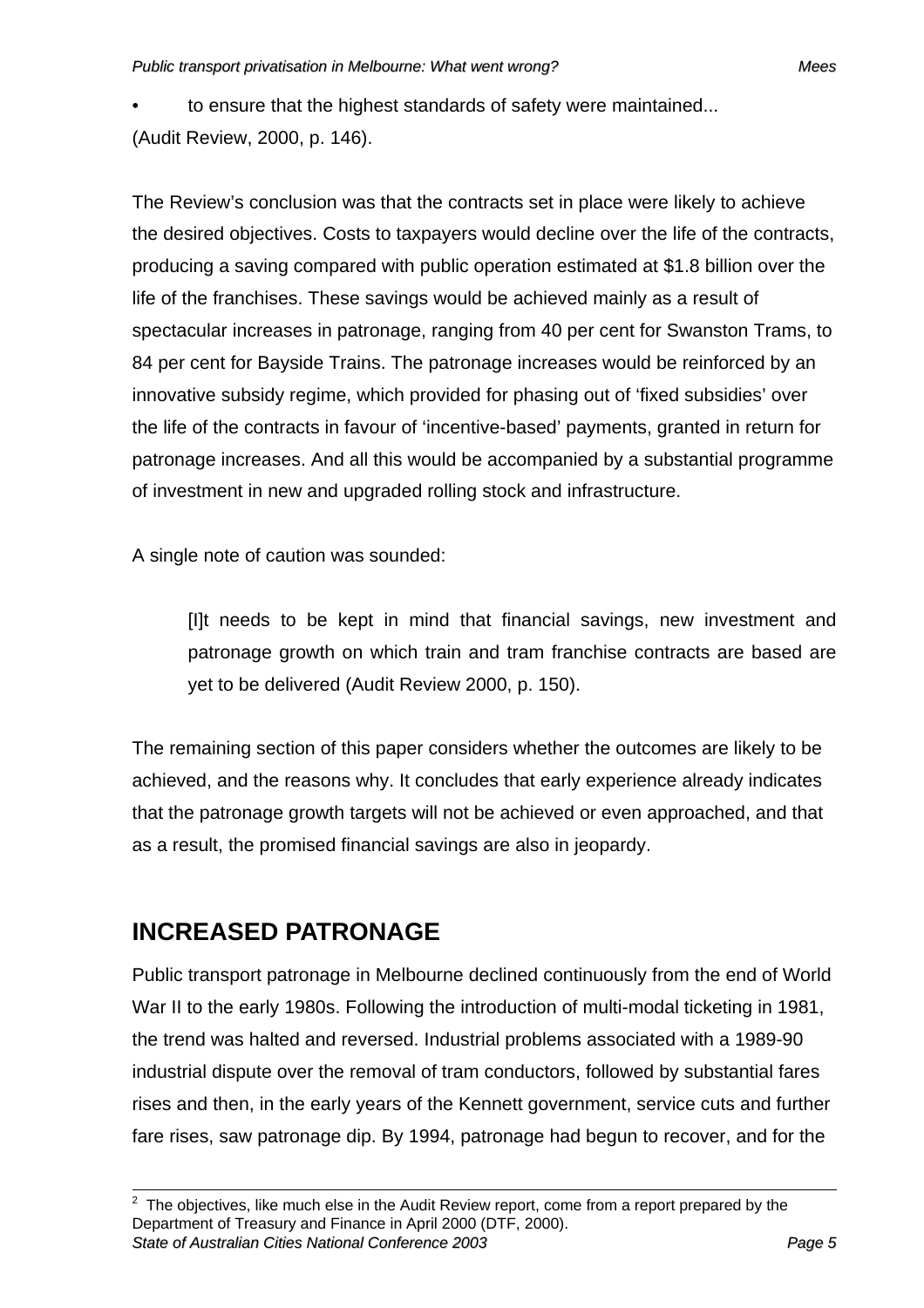remainder of the decade increased at around 2 per cent annually, a figure roughly in line with Melbourne's population growth (Auditor-General 1998, p. 109).

Privatisation aimed to improve on this rate of increase, with each franchise agreement based on the assumption of much larger increases. Each franchise agreement contains details of projected increases in real fare revenue, which can be used to estimate the rates at which patronage was expected to increase from year to year over the life of the contract. For example, the figures for Bayside Trains indicate that real fare revenue was expected to increase from \$101 million in the financial year ending on 30 June 2000 (the first year of operation) to \$214 million in 2014. The 112 per cent increase in fare revenue is greater than the 84 per cent increase in patronage because it is expected that, over time, trips will lengthen due to metropolitan growth, increasing revenue per trip (under Melbourne's zone-based fare system, the cost of travel is roughly proportional to distance), and because most new passengers are expected to be 'choice' customers paying full fares rather than 'captives' on concession tickets. But the bulk of this growth is projected to occur within the first five years of private operation (Table 1).

Patronage was expected to jump dramatically immediately after privatisation, with the rate of increase settling back to roughly the same levels as had occurred under public ownership by the sixth or seventh year. A similar pattern can be found in the other three metropolitan franchise agreements (see Appendix). The assumption appears to be that the superior service provision and marketing capacity of private firms would produce results almost immediately.

One consequence of this pattern is that it should be possible to gauge progress even on the basis of figures for the first three years. Data from Victorian budget papers shows that Melbourne train patronage has been increasing at around 2 per cent per annum, and tram patronage at around 1 per cent, since privatisation. Estimates for 2002/03 are based on the assumption of a 1 per cent increase for each mode (Victorian Budget Estimates 2002-03, Statement 2, p. 128, note (c)). Given the high rate of economic and employment growth in Melbourne over this period, it appears that privatisation has had no effect at all on patronage.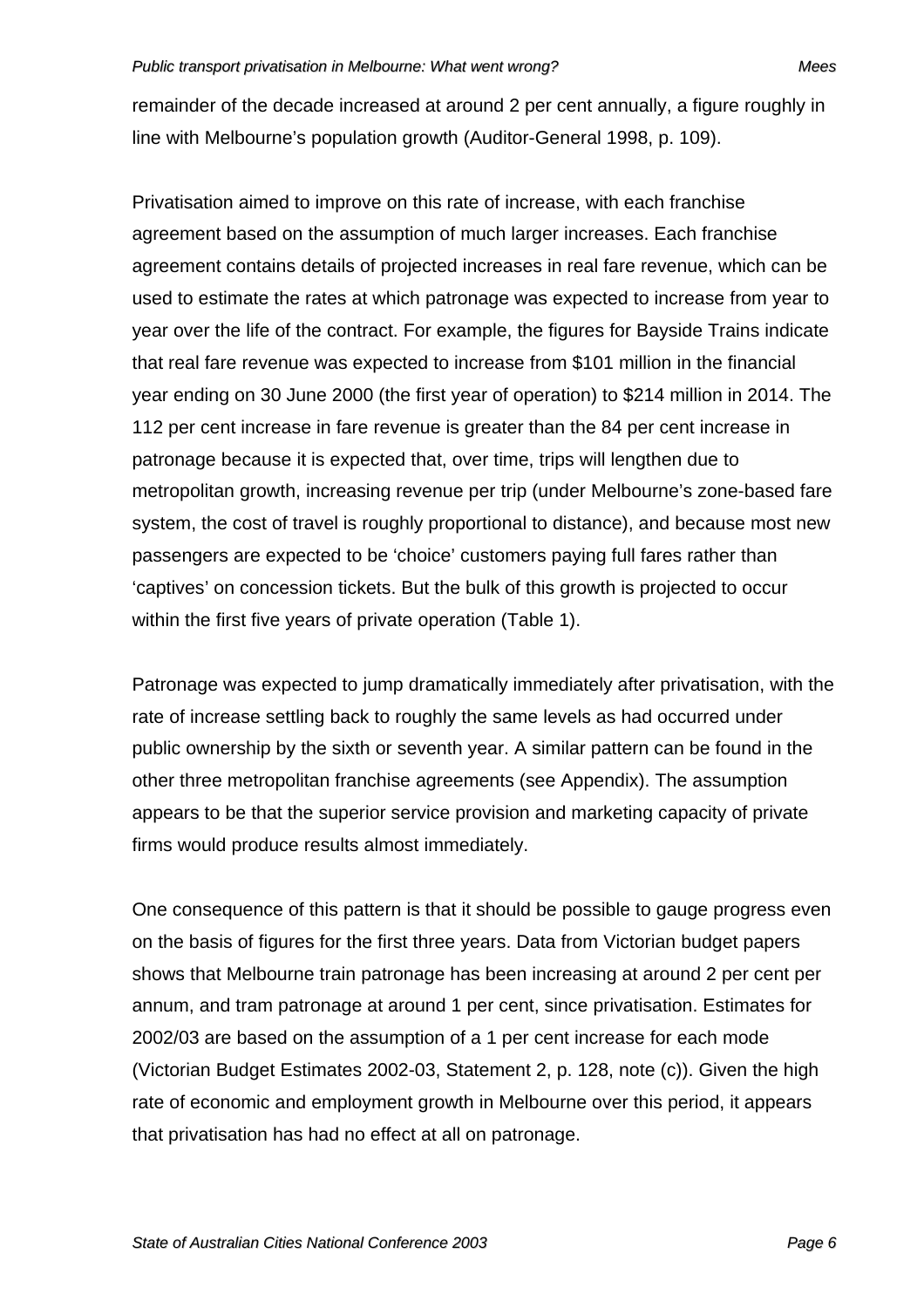| Financial year | Revenue (\$m) | Increase over previous year (%) |
|----------------|---------------|---------------------------------|
|                |               |                                 |
| 2000           | 101           | n/a                             |
| 2001           | 116           | 15.5                            |
| 2002           | 132           | 13.6                            |
| 2003           | 146           | 10.4                            |
| 2004           | 158           | 9.5                             |
| 2005           | 166           | 5.6                             |
| 2006           | 173           | 3.7                             |
| 2007           | 177           | 2.8                             |
| 2008           | 183           | 3.0                             |
| 2009           | 188           | 2.7                             |
| 2010           | 193           | 2.7                             |
| 2011           | 198           | 2.7                             |
| 2012           | 203           | 2.6                             |
| 2013           | 208           | 2.6                             |
| 2014           | 214           | 2.5                             |

**Table 1 Projected revenue growth, Bayside Trains** 

Source: Bayside Trains Franchise Agreement, Schedule 14, pp. 295-6.

Although press reports tended to blame the financial problems of the private operators on Melbourne's failed ticketing system (itself the result of another Kennettera privatisation), the GST, power price rises and an inability to cut labour costs (e.g. *The Age*, 29/2/02, p. 1), the figures in the franchise agreement make it clear that these are not the principal problems. Rather, the difficulty stems from the failure to achieve the ambitious patronage targets. On current trends, the Melbourne operators' total revenue will be less than \$300 million (1999 dollars) by 2004, at least \$100 million short of projections (cf. table 6, Appendix), and this revenue gap will widen even if patronage increases in years after 2004 match the franchise agreement projections.

\_\_\_\_\_\_\_\_\_\_\_\_\_\_\_\_\_\_\_\_\_\_\_\_\_\_\_\_\_\_\_\_\_\_\_\_\_\_\_\_\_\_\_\_\_\_\_\_\_\_\_\_\_\_\_\_\_\_\_\_\_\_\_\_\_

In addition to the direct revenue loss, the failure to meet patronage targets means the operators are not eligible to claim their patronage growth payments. This is confirmed in the latest edition (June 2003; released in October) of *Track Record*, released by the Director of Public Transport, which confirms that none of the operators has as yet become eligible for any funding under the patronage incentive payment scheme.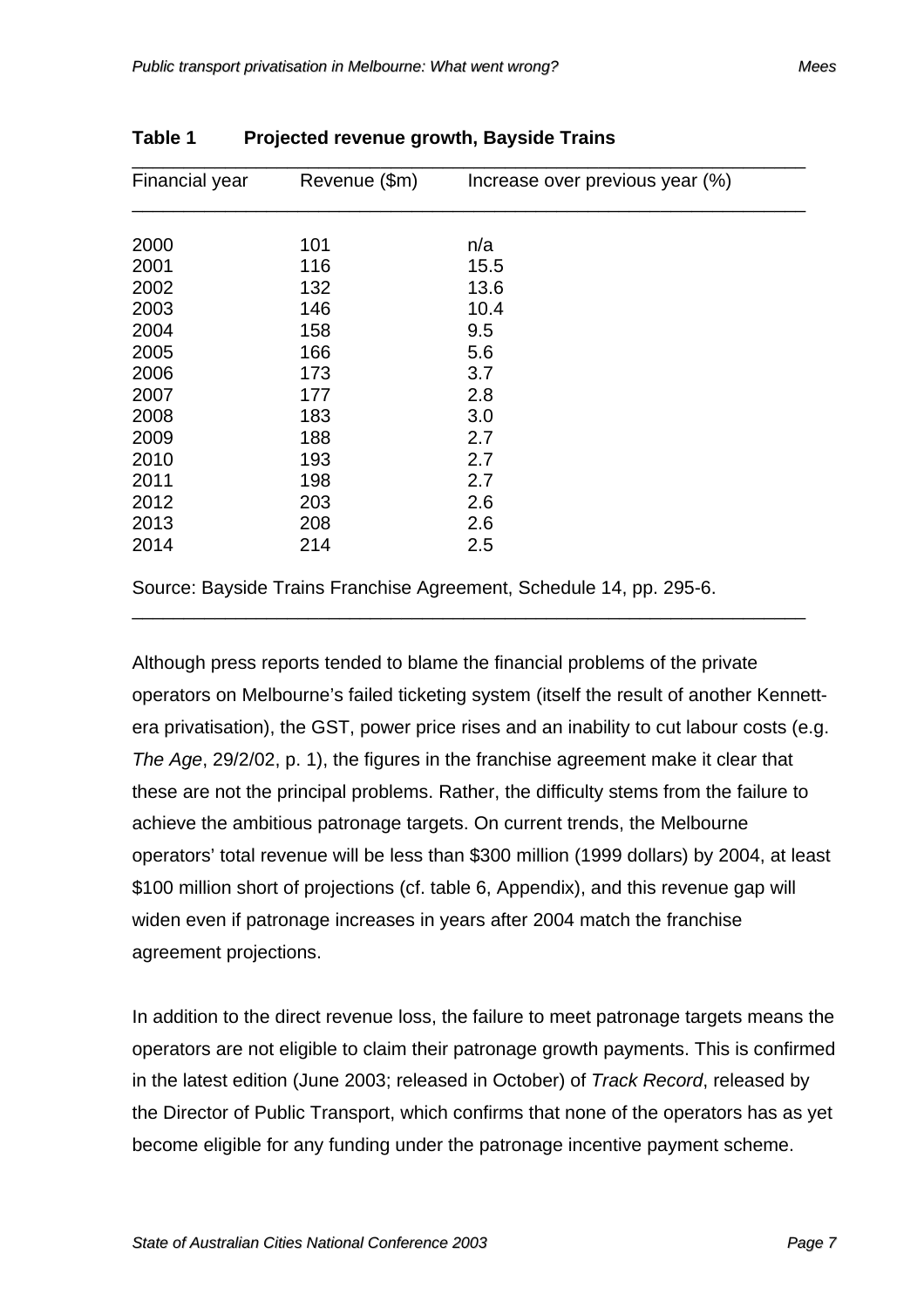The failure to meet patronage targets was explicitly recognised in the interim financial rescue package of February 2000, in two ways. Firstly, the Victorian government provided the operators with "a one-off payment of \$27 million tied to future agreement with the operators on business recovery proposals" (Media Release, Minister for Transport, 26/2/2002). It was subsequentl reported that this funding would be used to develop a marketing strategy designed to increase patronage, including the reinstatement of common branding and possible revival of 'The Met', the brand name used by the former PTC (the campaign commenced in August, 2003).

Secondly, and more significantly, the government also agreed to a yet-to-beannounced revision of the patronage incentive payment scheme, which was said to be "unworkable and needs to be replaced with a system that recognises that the operators are achieving patronage growth" (Minister's Media Release). In other words, the scheme in the franchise agreements, which required the private operators to improve on the rate of patronage growth achieved by the PTC to be eligible for bonus payments, was replaced by one that rewarded them for not performing any better than the PTC did.

But not even this will save the private operators' finances, because unless the Victorian government actually increases overall subsidy levels beyond those anticipated in the pre-privatisation projections, the operators will still be collectively out of pocket to the tune of some \$2 billion through failure to meet fare revenue projections.

The operators themselves apparently came to the same realisation over the course of 2002, because on December 16, the National express parent group in the Uk announced that it was withdrawing financial support for its subsidiaries Bayside Trains, Swanston Trams and V/Line. The government appointed receivers to run these businesses and announced a further \$47 million in interim funding to keep the remaining private firms afloat during 2003. The government also announced at this time that the Melbourne operations would be re-tendered on the model of one train operator and one tram operator.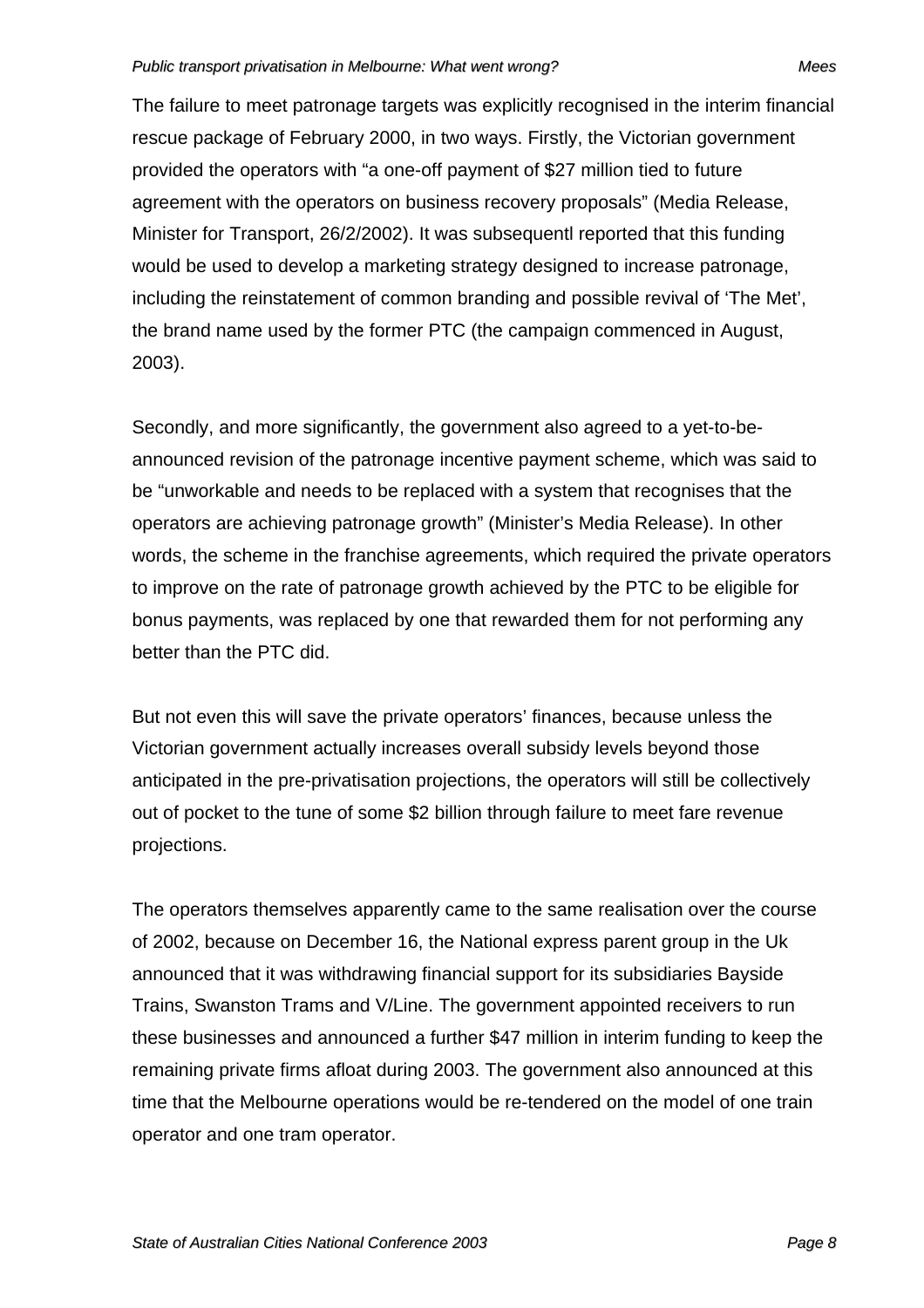Before turning to the long-term financial consequences of this situation for the Victorian government and community, it is necessary to consider why the operators have failed to improve patronage performance.

## **IMPROVED SERVICES**

Privatisation was heralded as leading to improved services, though the introduction of new and refurbished rolling stock, improved punctuality and reliability, increased service levels and innovative service and marketing policies.

The first change passengers noticed was the rapid loss of the modest degree of system integration that had existed under the PTC. Each operator redesigned vehicles, timetables and stops in its own livery, and began to treat the other operators as rivals – a pattern that would be familiar to observers of the postprivatisation scene in the UK. For example, for many months timetables for train services operated by Hillside trains could not be obtained from Flagstaff, Melbourne Central or Parliament Stations, which are operated by Bayside Trains – even though the Hillside services called at those stations. Even the operators eventually conceded that this did not constitute an improvement in services by announcing, in April 2002, their intention to reinstate common 'branding' and a common livery for vehicles and infrastructure (*Sunday Age*, 7/4/02, p. 1).

The extent to which the new measures amounted to a reversion to the situation that had applied under the PTC was underscored by the suggestion (see above) that the operators might even revive the PTC's brand-name, 'The Met.' However, when the re-branding was launched in August 2003, it emerged that the 'Metlink' brand-name and livery would be applied in addition to those of the private operators, not as a replacement, further confusing the picture for patrons.

The principal aspects of service quality that have been reported on since privatisation are cancellations and on-time running. The media has widely reported that these have improved since privatisation. It is true that there have been modest improvements since the first set of figures, covering the 3rd quarter of 1999, were released, but these figures do not represent the true pre-privatisation situation. The reason for this is that reliability levels had deteriorated in the lead-up to privatisation,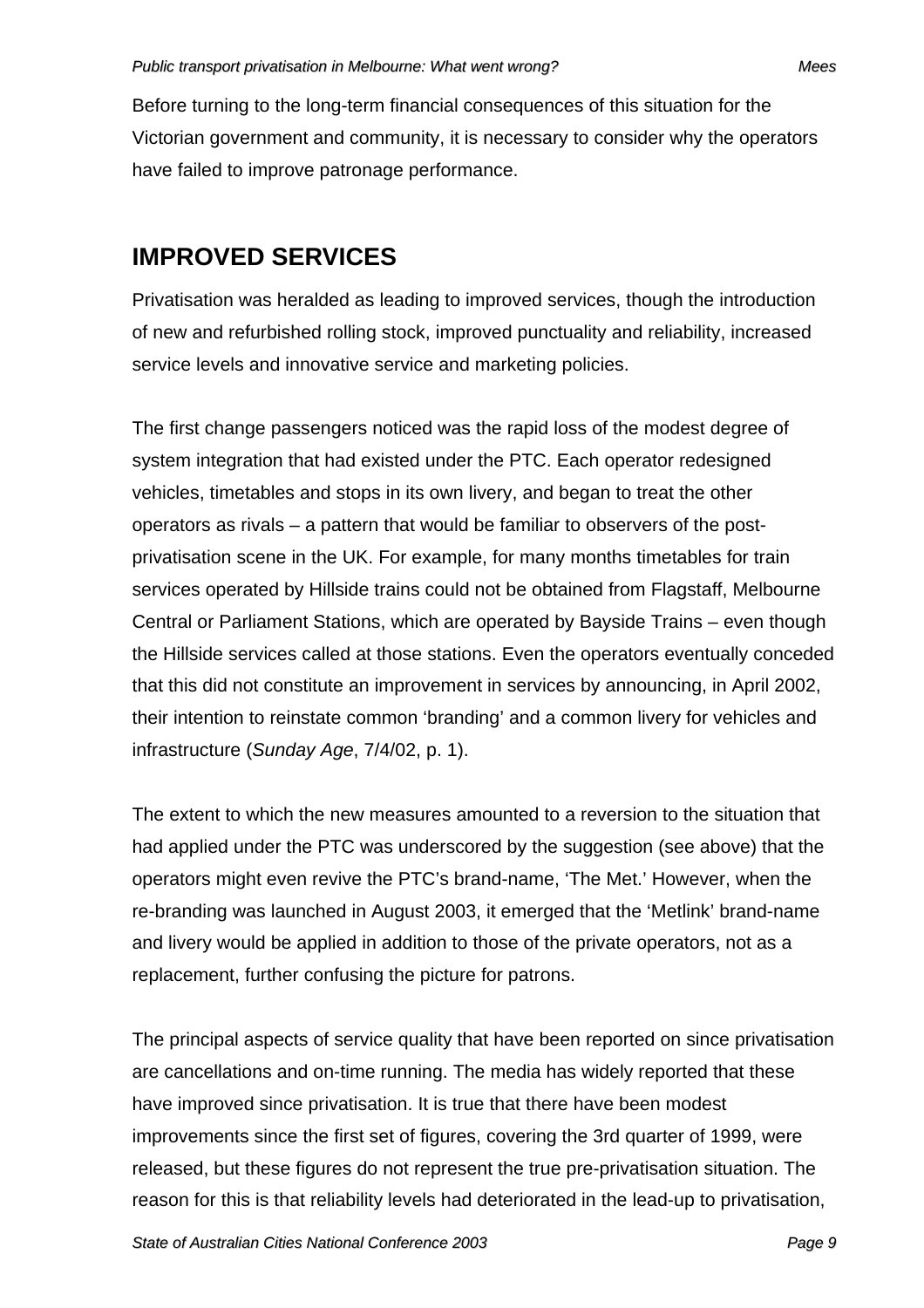due to operational problems associated with the splitting of the rail and tram networks to form four separate entities. These problems were particularly serious in the case of the rail system. So an accurate comparison would be with the situation, and the trend, before the commencement of privatisation.

The Auditor-General of Victoria noted in 1998 that the Public Transport Reform Program had produced a considerable improvement in the PTC's punctuality and reliability, and that the situation was expected to continue to improve (Auditor-General 1998, Part 5). Comparisons are complicated by the fact that some of the definitions used have altered (see note to table 2), but it appears that the situation deteriorated in the lead-up to privatisation due to the disruptive effects of preparation for privatisation. Although punctuality and reliability have improved since 1999, they are no better than was the case in 1997, as can be seen most clearly in the figures for cancellations, the definition of which has not changed. Given that the situation was improving under the PTC, it appears that privatisation has produced no improvement, and possibly a deterioration.

| Year                              | 1996/7      | 1998/9      | 2001/2      |
|-----------------------------------|-------------|-------------|-------------|
| Trains cancelled (%)              | 0.5         | 1.0         | 0.5         |
| Trams cancelled (%)               | 0.2         | 1.1         | 0.4         |
| Trains late (%)<br>Trams late (%) | 5.2<br>14.0 | 6.1<br>31.5 | 3.3<br>29.2 |

### **Table 2 Cancellations and late-running**

Note: Definition of late train relaxed from 5 to 6 mins between 1997 and 1999; definition of late tram was changed from time of departure at origin to time of arrival at destination, thus making it less generous to operators. Sources: Auditor-General (1998), p. 45; *Track Record* (various eds), cited in Moran (2002). \_\_\_\_\_\_\_\_\_\_\_\_\_\_\_\_\_\_\_\_\_\_\_\_\_\_\_\_\_\_\_\_\_\_\_\_\_\_\_\_\_\_\_\_\_\_\_\_\_\_\_\_\_\_\_\_\_\_\_\_\_\_\_\_\_

Some improvement in service levels was also promised as part of the franchise agreements, notably in the case of Yarra Trams, which undertook to upgrade daytime weekday service frequencies on all its routes to 10 minutes. Five of Yarra's ten routes already complied with this under PTC management; the remaining three ran every 12 minutes and have since been upgraded to 10 (7.5 in one case). In addition, the franchise agreements provided for two modest network extensions: a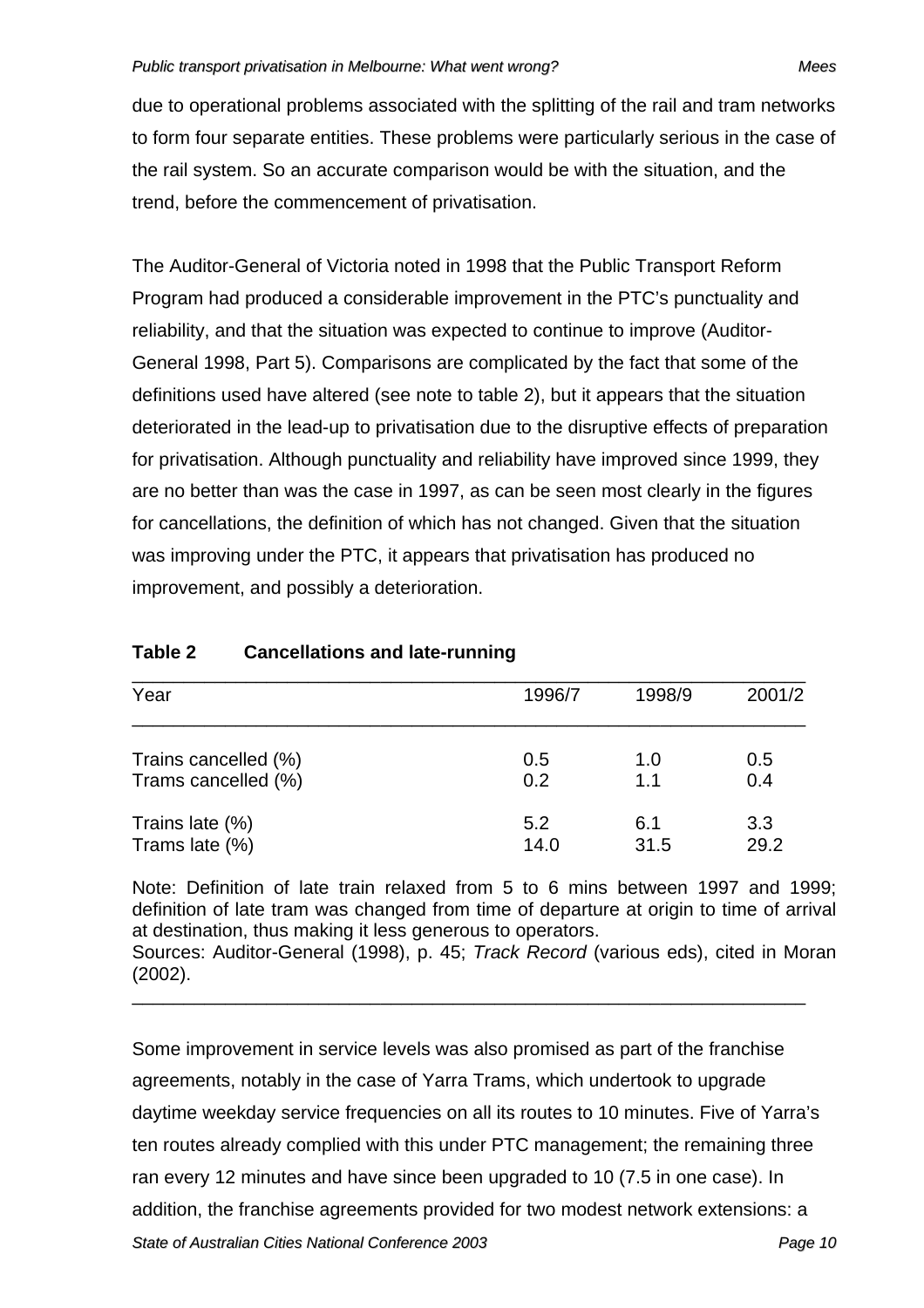two-kilometre extension of tram route 109 to Box Hill and a seven km extension of the St Albans rail line to Sydenham. These were all genuine improvements, but were comparable to similar service and network expansion that had already taken place, and which would presumably have continued, under PTC control.

What was widely anticipated, although not explicitly provided for in the franchise agreements, was that the requirement to increase fare revenue would lead the operators to introduce innovative service, fare and marketing strategies. To date, there has been little evidence of successful innovation. A number of changes were introduced (e.g. 'shopper express' services on Hillside trains; single-mode yearly tickets by both rail operators), and withdrawn after a short time.

The major lasting new product has been Yarra Trams' 'park-and-ride' scheme, whereby motorists parking at three city-edge car parks receive free tram travel as part of the cost of their parking. Some patrons of this service are likely to have formerly driven their cars all the way to the city centre, but given that the park-andride stations are on the edge of the CBD, the overall reduction in pollution and traffic congestion is likely to be minimal. Another effect of this program is likely to be a transfer of passengers who currently use public transport to travel all the way to the city, providing a classic instance of 'wasteful competition' that is likely to worsen environmental outcomes. Presumably for this very reason, National Express, who operated both Bayside Trains and Swanston Trams, did not introduce a similar scheme.

The private operators were required under their franchise agreements to refurbish their rolling stock, but this was a regular occurrence under public ownership. Perhaps more significantly, they also agreed to lease around \$1 billion worth of new rolling stock (the vehicles, and the remaining lease payments, are to revert to the State on expiry of the franchises). It is quite likely that the arrival of the new rolling stock has been accelerated as a result of privatisation (because of the reluctance of governments to invest in this area), but I have argued elsewhere that there is very little evidence to support the proposition that new vehicles per se constitute a significant improvement from the passenger point of view (Mees 2000). The Melbourne private operators appeared to agree, because their revenue projections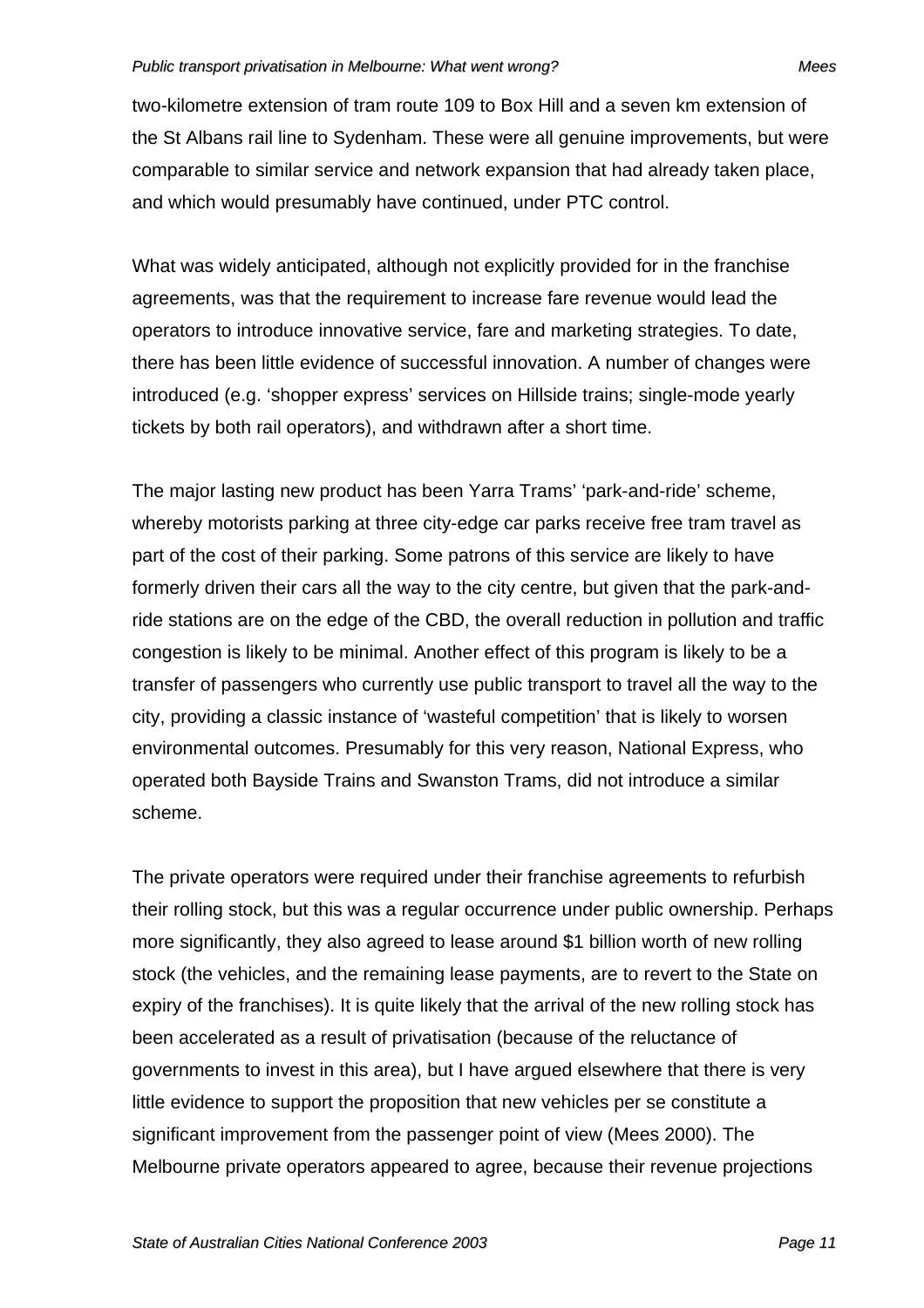assumed that the most rapid increase in patronage would occur in the early years of the franchises, i.e. before the new rolling stock arrives (table 1; Appendix).

The failure to better the PTC's performance in service provision and innovation is the principal reason why the private operators have failed to meet their patronage and revenue targets. It is clear from the revenue projections that an immediate, dramatic improvement in standards was expected to flow from privatisation; it is equally clear that this has not occurred and shows no sign of happening.

# **MINIMISING RISK TO THE TAXPAYER**

The financial problems of the operators appear to be serious, but it does follow that they should necessarily flow through to taxpayers. Indeed, the Audit Review of Government Contracts concluded that:

For trains and trams, substantially all the commercial risks associated with the provision of passenger rail/tram services were transferred to the franchisees. Except in limited circumstances, franchisees have assumed revenue, operating, ownership and legal risks (Audit Review 2000, p. 154).

This assessment appears to have been correct as a matter of law, but ignored the political realities of the situation, and the opportunity it presents for 'rent-seeking'. To date, the operators have shown a remarkable ability to transfer risk back to the public purse without offering anything in return. The State's re-assumption of revenue risk is discussed below, but the operators have also been successful at transferring risk on the cost side, with the State paying for cost overruns on both the Box Hill tram extension (\$5 million of a total cost of \$14 million) and the Sydenham rail extension (\$17 million out of \$42 million). The franchise agreements provided that the operators were to meet the full cost of each of these projects.

*State of Australian Cities National Conference 2003 Page 12* A similar situation applies in respect of new State initiatives. On this point, the Audit Review was again sanguine, observing that "governments retain the flexibility to establish new priorities and programs without unreasonably disadvantaging incumbent operators (pp. 159-60)." But as with other risks the actual outcome has been quite different. The Bracks government came to office in 1999 promising a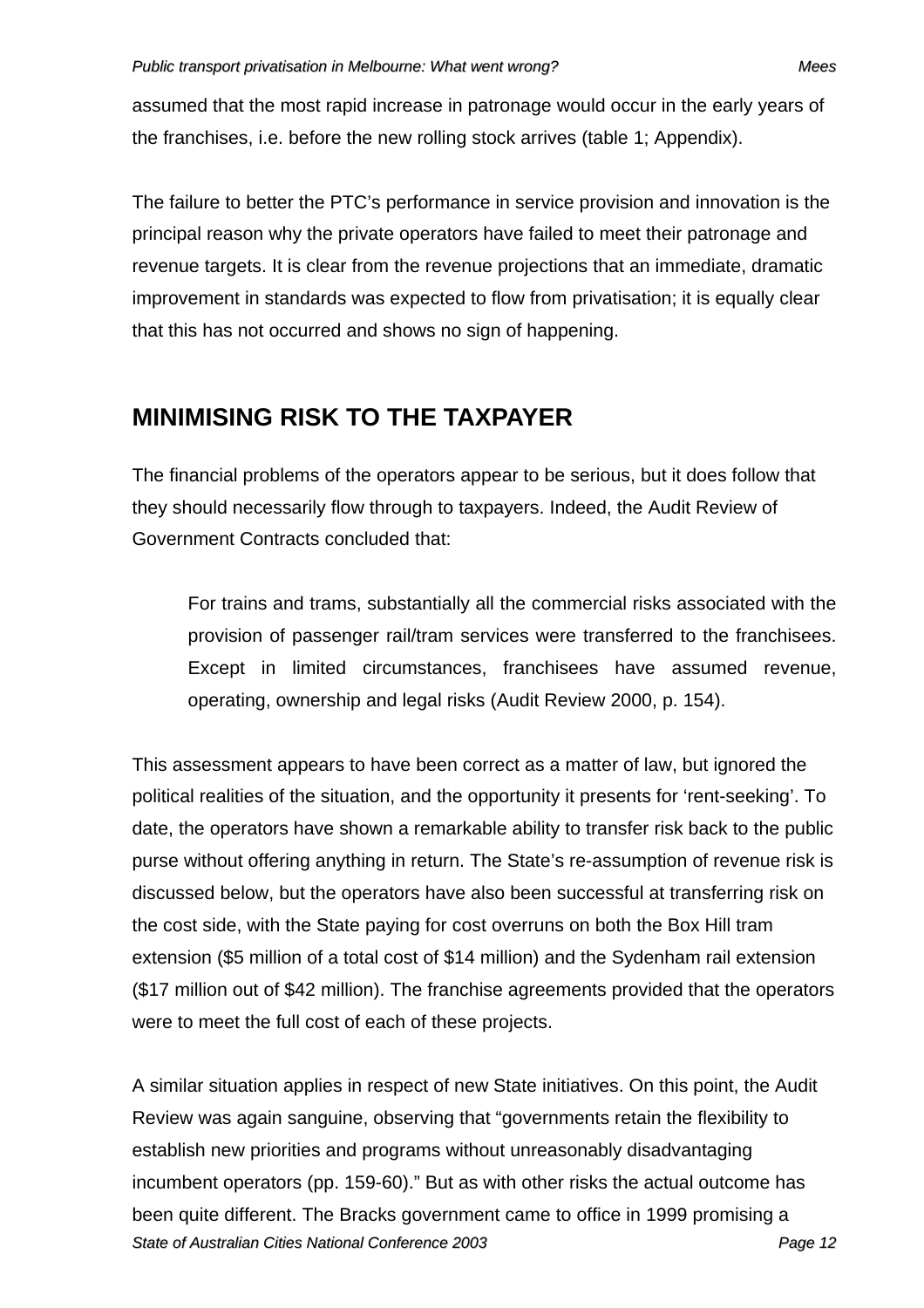number of public transport initiatives, including line extensions. Most of these have been placed on the back-burner owing to higher-than-anticipated costs.

The cost blowout appears to be a direct result of 'rent-seeking' by the private operators. For example, the electrification in 1995 of the 13 kilometre line from Dandenong to Pakenham, with two new stations, cost \$27 million under the PTC (Auditor-General 1998, p. 99). But electrification for the 9 km from Broadmeadows to Craigieburn, also with two stations, is projected to cost \$98 million (from 2002 State budget papers), plus an annual operating subsidy of \$7 million (the budget papers do not make it clear how many years this subsidy will last).

# **MINIMISING COSTS AND REVENUE RISK**

The ability of the operators to shift risk back to the government is eroding the cost savings promised at the time of privatisation. But these savings were grossly exaggerated in any event, because they were calculated by comparing payments to the private operators over the life of the franchises with the PTC's 1998-99 capital and operating appropriation of \$452 million (Audit Review 2000; DTF 2000).

This is misleading for two main reasons. Firstly, the PTC's operating subsidy had been decreasing due to the Reform Program and the reduction was expected to continue even without privatisation (Auditor-General 1998, part 8). Secondly, the subsidy for 1998-99 was inflated by costs associated with the privatisation process, especially the division into separate operating entities (Audit Review, pp. 143-4).

The actual value of cost savings is thus more likely to be around \$1 billion, and as indicated above, this figure is almost entirely a result of projections of substantial revenue increases following privatisation. But on current trends, the combined revenue shortfall from all the operators may actually exceed this figure. So if the State government is to keep the operators afloat, it will have to provide at least as much from the public purse as would have been the case under continued public ownership.

The State's 2003-4 Budget Statement appears to have confirmed this conclusion, stating: "An allowance has been made of around \$1 billion over five years in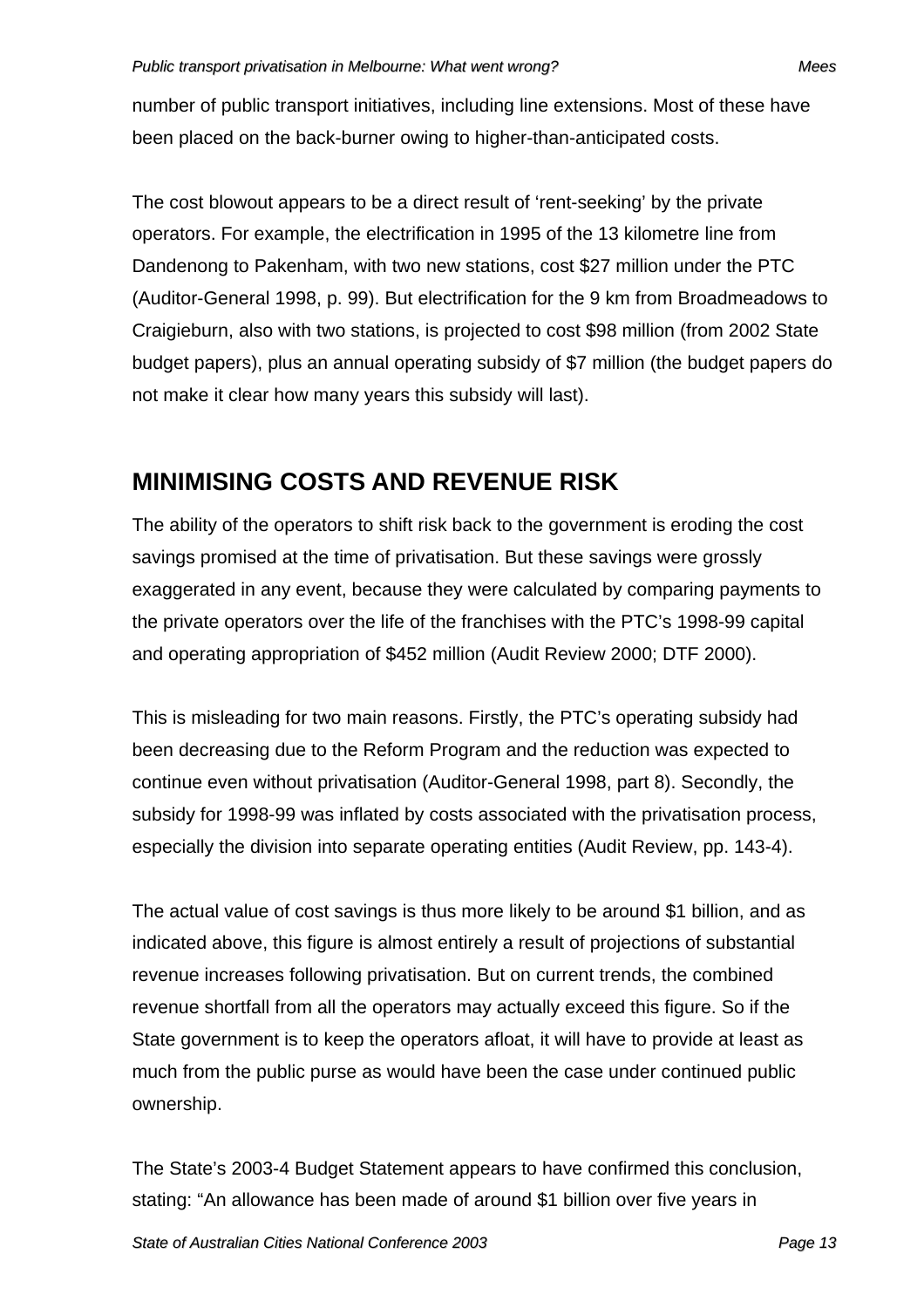anticipation of higher public transport costs" (Victorian Budget Statement 2004-04, p. 137).

## **WHY IS PRIVATISATION FAILING?**

The simple answer to this question is that the principal assumption underlying privatisation – that superior private management would rapidly bring about a substantial rise in patronage and revenue – has been proven wrong, even after only three years. Urban public transport may well be a natural monopoly (as argued in Mees 2000), even though most of the relevant literature takes the opposite view (e.g. Berechman 1993).

Recognising their inability to become profitable through increasing the market, the Melbourne private operators are behaving just as public choice theory (cf. Self 1993) would predict – by engaging in rent-seeking to make up the shortfall in revenue from various forms of government assistance.

The next phase of this exercise is the negotiations between the government and the two remaining private operators over re-franchising of the system. What this effectively means is negotiations for Yarra/Transdev to take over the whole tram system, and for Connex/Vivendi to take over the urban rail system. Owing to the lack of interest from other private operators in bidding (a result of experiences in Melbourne and other places such as the UK), and the government's having ruled out in advance a public take-over or even a Perth/Adelaide-style move to subcontracting, the two existing private operators will be in a position to dive a hard bargain in the negotiations, which are being conducted in secret on a commercial-inconfidence basis.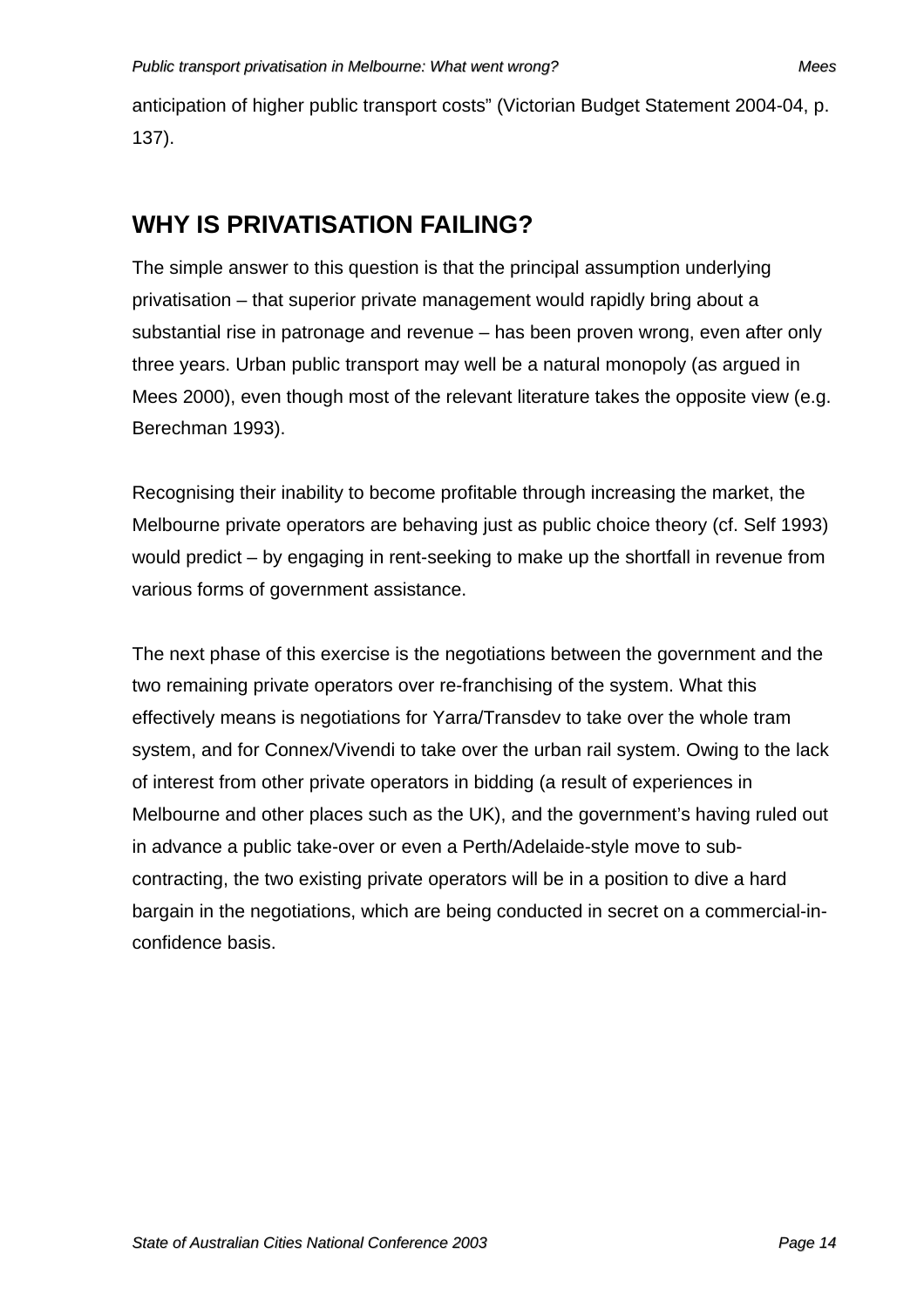### **REFERENCES**

Audit Review of Government Contracts (2000): Auditor-General of Victoria (1998) *Public Transport Reforms, Special report No. 57* Melbourne: Government Printer.

Berechman, J (1993) *Public Transit Economics and Deregulation Policy* Amsterdam: Elsevier.

BTRE (Bureau of Transport & Regional Economics) (2002) *Greenhouse Policy Options for Transport, Report 105* Canberra: BTCE.

DTF (Department of Treasury & Finance) (2000) *Passenger Rail Franchising in Victoria: An Overview* (unpublished).

IC (Industry Commission) (1994) *Urban Transport, Report No. 37* Canberra: AGPS.

Mees, P (2000) *A Very Public Solution: Transport in the Dispersed City* Melbourne: Melbourne University Press.

Mees, P (1999) New and Different or the Same Old Policy? Assessing Bus Privatisation in Melbourne, pp. 947-958 of *Papers of the ATRF 23 (2)* Perth: ATRF.

Moran, A (2002) 'Kennett's transport plan a quiet achiever'*, Australian Financial Review*, 30/8/2002.

Self. P (1993) *Government by the Market? The Politics of Public Choice* London: Macmillan.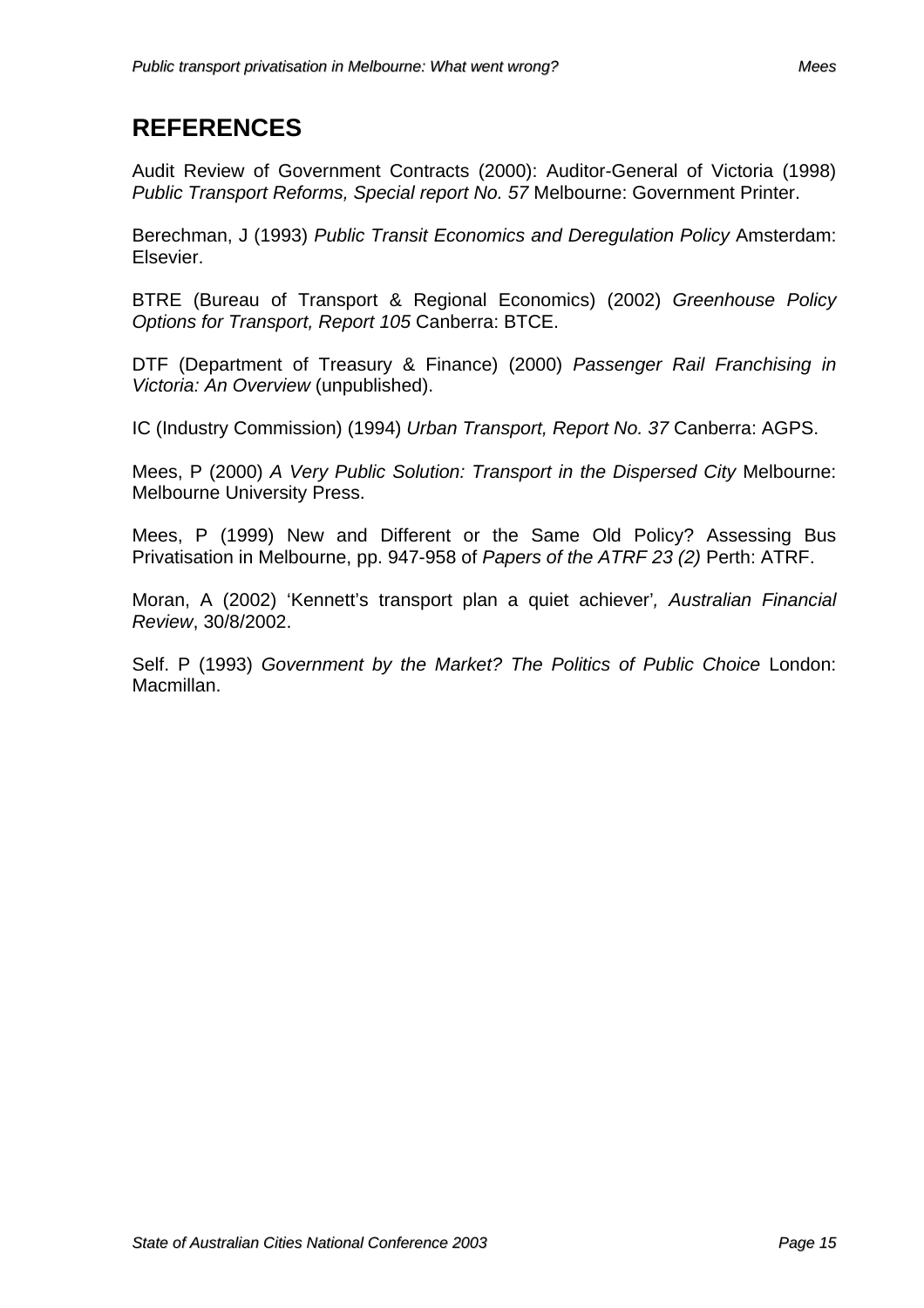# **APPENDIX**

| Financial year | Revenue (\$m) | Increase over previous year (%) |
|----------------|---------------|---------------------------------|
|                |               |                                 |
| 2000           | 84            | n/a                             |
| 2001           | 97            | 15.8                            |
| 2002           | 104           | 7.5                             |
| 2003           | 110           | 5.7                             |
| 2004           | 116           | 5.6                             |
| 2005           | 122           | 4.6                             |
| 2006           | 125           | 2.5                             |
| 2007           | 128           | 2.5                             |
| 2008           | 131           | 2.4                             |
| 2009           | 134           | 2.1                             |
| 2010           | 137           | 2.1                             |
| 2011           | 139           | 2.1                             |
| 2012           | 142           | 1.6                             |
| 2013           | 144           | 1.6                             |
| 2014           | 146           | 1.4                             |
|                |               |                                 |

\_\_\_\_\_\_\_\_\_\_\_\_\_\_\_\_\_\_\_\_\_\_\_\_\_\_\_\_\_\_\_\_\_\_\_\_\_\_\_\_\_\_\_\_\_\_\_\_\_\_\_\_\_\_\_\_\_\_\_\_\_\_\_\_

### **Table 3 Projected revenue growth, Hillside Trains**

Source: Hillside Trains Franchise Agreement, Schedule 14, p. 247.

### **Table 4 Projected revenue growth, Swanston Trams**

| <b>Financial year</b> | Revenue (\$m) | Increase over previous year (%) |
|-----------------------|---------------|---------------------------------|
|                       |               |                                 |
| 2000                  | 48            | n/a                             |
| 2001                  | 52            | 9.4                             |
| 2002                  | 58            | 11.1                            |
| 2003                  | 64            | 9.3                             |
| 2004                  | 66            | 3.4                             |
| 2005                  | 68            | 2.9                             |
| 2006                  | 70            | 2.6                             |
| 2007                  | 71            | 2.4                             |
| 2008                  | 73            | 2.1                             |
| 2009                  | 74            | 1.7                             |
| 2010                  | 75            | 1.6                             |
| 2011                  | 76            | 1.6                             |
| 2012                  | 77            | 1.3                             |
|                       |               |                                 |

Source: Swanston Trams Franchise Agreement, Schedule 14, p. 365.

\_\_\_\_\_\_\_\_\_\_\_\_\_\_\_\_\_\_\_\_\_\_\_\_\_\_\_\_\_\_\_\_\_\_\_\_\_\_\_\_\_\_\_\_\_\_\_\_\_\_\_\_\_\_\_\_\_\_\_\_\_\_\_\_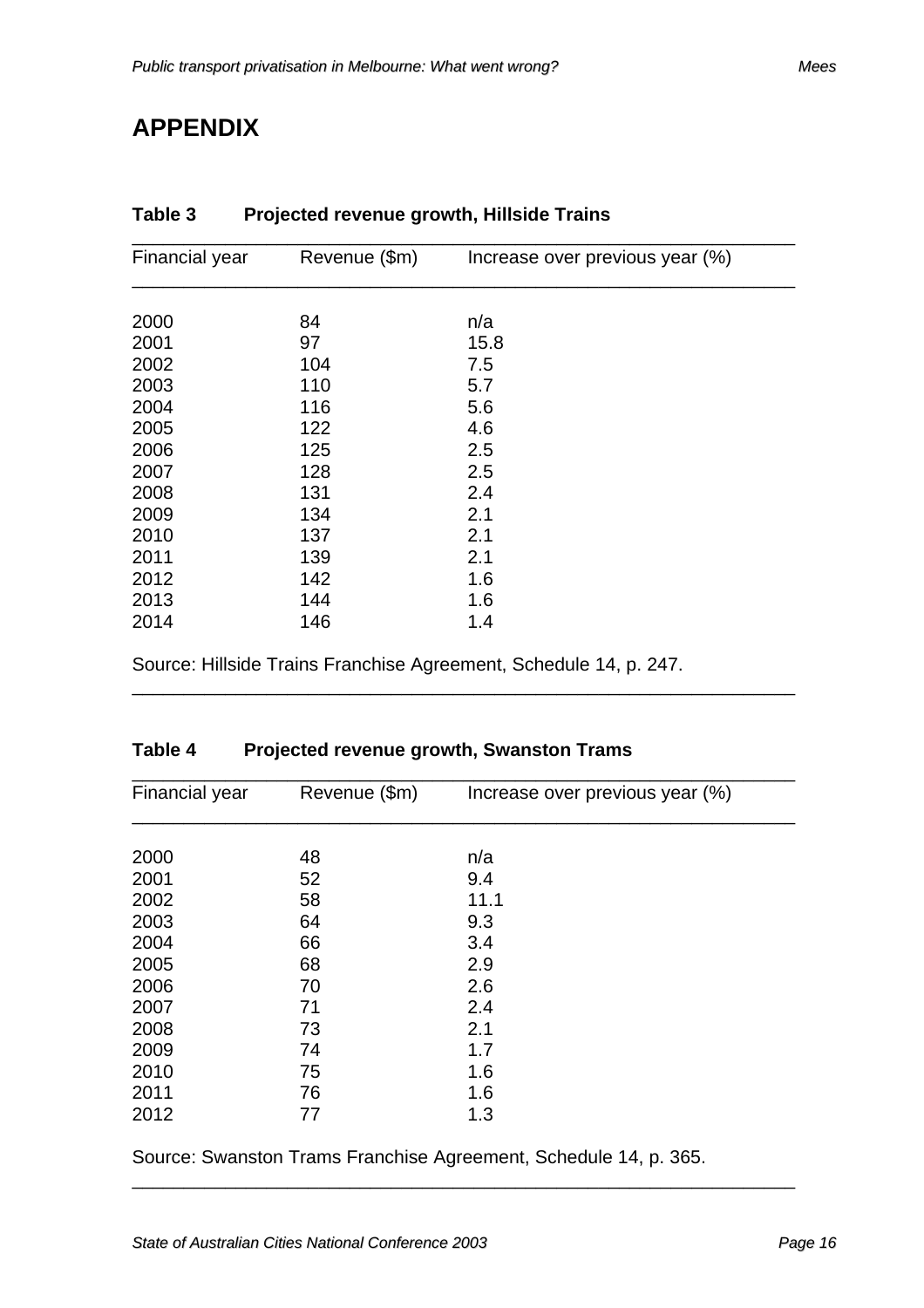| <b>Financial year</b> | Revenue (\$m) | Increase over previous year (%) |
|-----------------------|---------------|---------------------------------|
|                       |               |                                 |
| 2000                  | 40            | n/a                             |
| 2001                  | 48            | 17.9                            |
| 2002                  | 54            | 13.1                            |
| 2003                  | 58            | 7.1                             |
| 2004                  | 61            | 5.5                             |
| 2005                  | 64            | 5.0                             |
| 2006                  | 66            | 2.8                             |
| 2007                  | 67            | 2.3                             |
| 2008                  | 69            | 2.4                             |
| 2009                  | 71            | 2.4                             |
| 2010                  | 72            | 2.4                             |
| 2011                  | 74            | 2.4                             |
| 2012                  | 76            | 3.0                             |
|                       |               |                                 |

\_\_\_\_\_\_\_\_\_\_\_\_\_\_\_\_\_\_\_\_\_\_\_\_\_\_\_\_\_\_\_\_\_\_\_\_\_\_\_\_\_\_\_\_\_\_\_\_\_\_\_\_\_\_\_\_\_\_\_\_\_\_\_\_

### **Table 5 Projected revenue growth, Yarra Trams**

Source: Yarra Trams Franchise Agreement, Schedule 14, p. 295.

### **Table 6 Projected revenue growth, all Melbourne operators**

| Financial year | Revenue (\$m) | Increase over previous year (%) |
|----------------|---------------|---------------------------------|
|                |               |                                 |
| 2000           | 273           | n/a                             |
| 2001           | 313           | 14.9                            |
| 2002           | 349           | 11.2                            |
| 2003           | 377           | 8.3                             |
| 2004           | 401           | 6.2                             |
| 2005           | 420           | 4.8                             |
| 2006           | 433           | 3.0                             |
| 2007           | 444           | 2.6                             |
| 2008           | 455           | 2.6                             |
| 2009           | 466           | 2.3                             |
| 2010           | 477           | 2.3                             |
| 2011           | 488           | 2.3                             |
| 2012           | 498           | 2.2                             |

\_\_\_\_\_\_\_\_\_\_\_\_\_\_\_\_\_\_\_\_\_\_\_\_\_\_\_\_\_\_\_\_\_\_\_\_\_\_\_\_\_\_\_\_\_\_\_\_\_\_\_\_\_\_\_\_\_\_\_\_\_\_\_\_